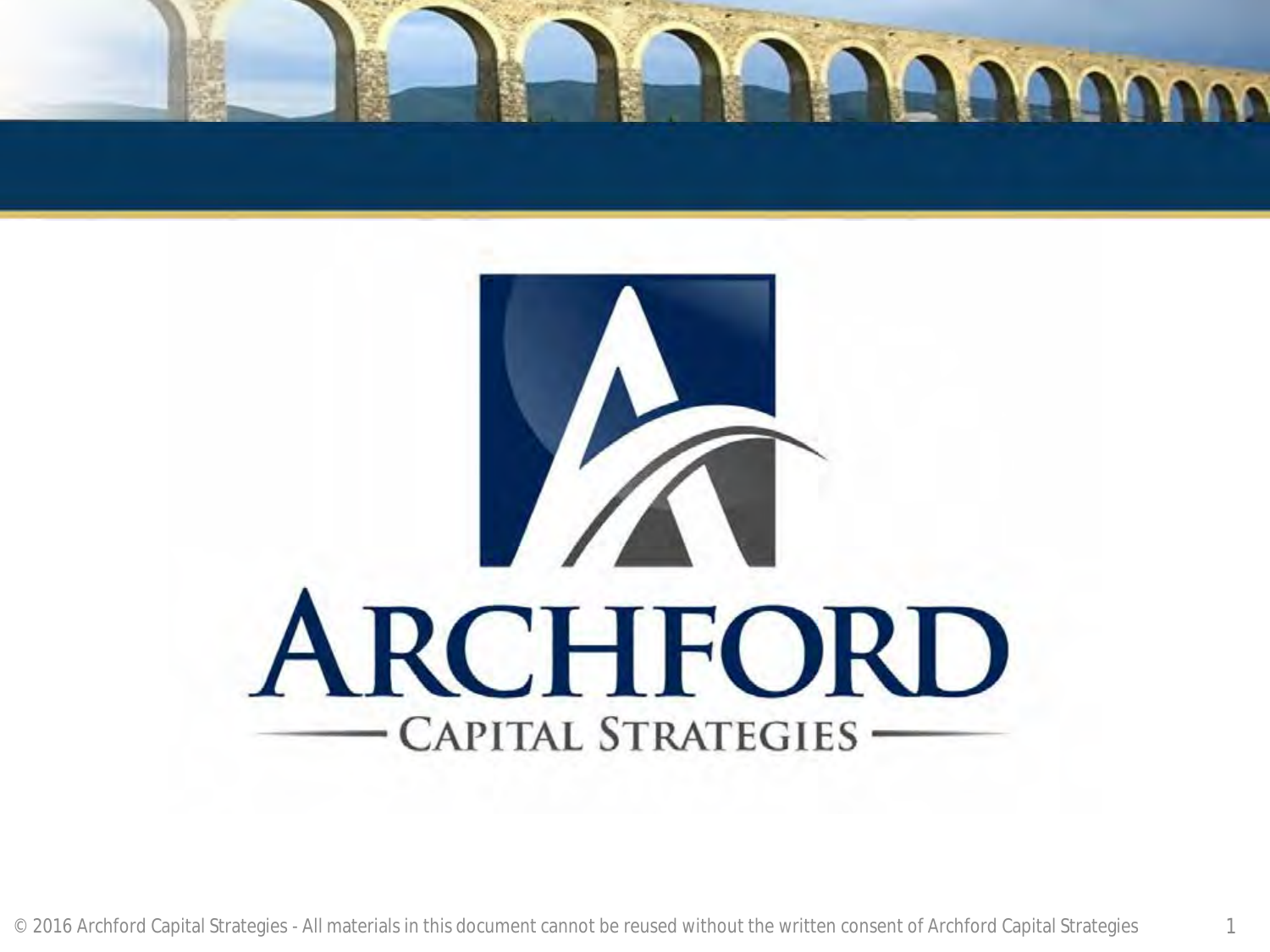# PLEASE

## STAND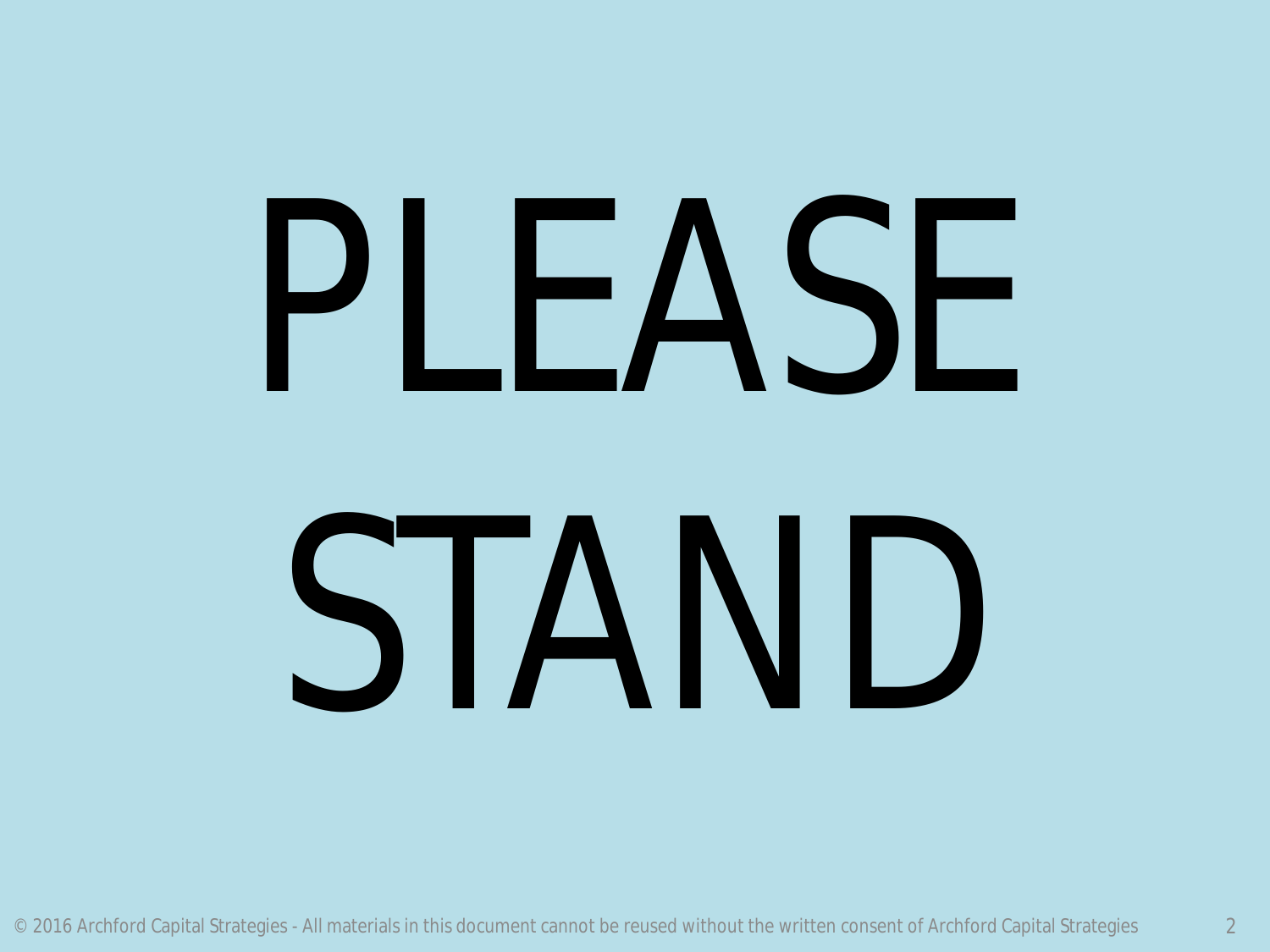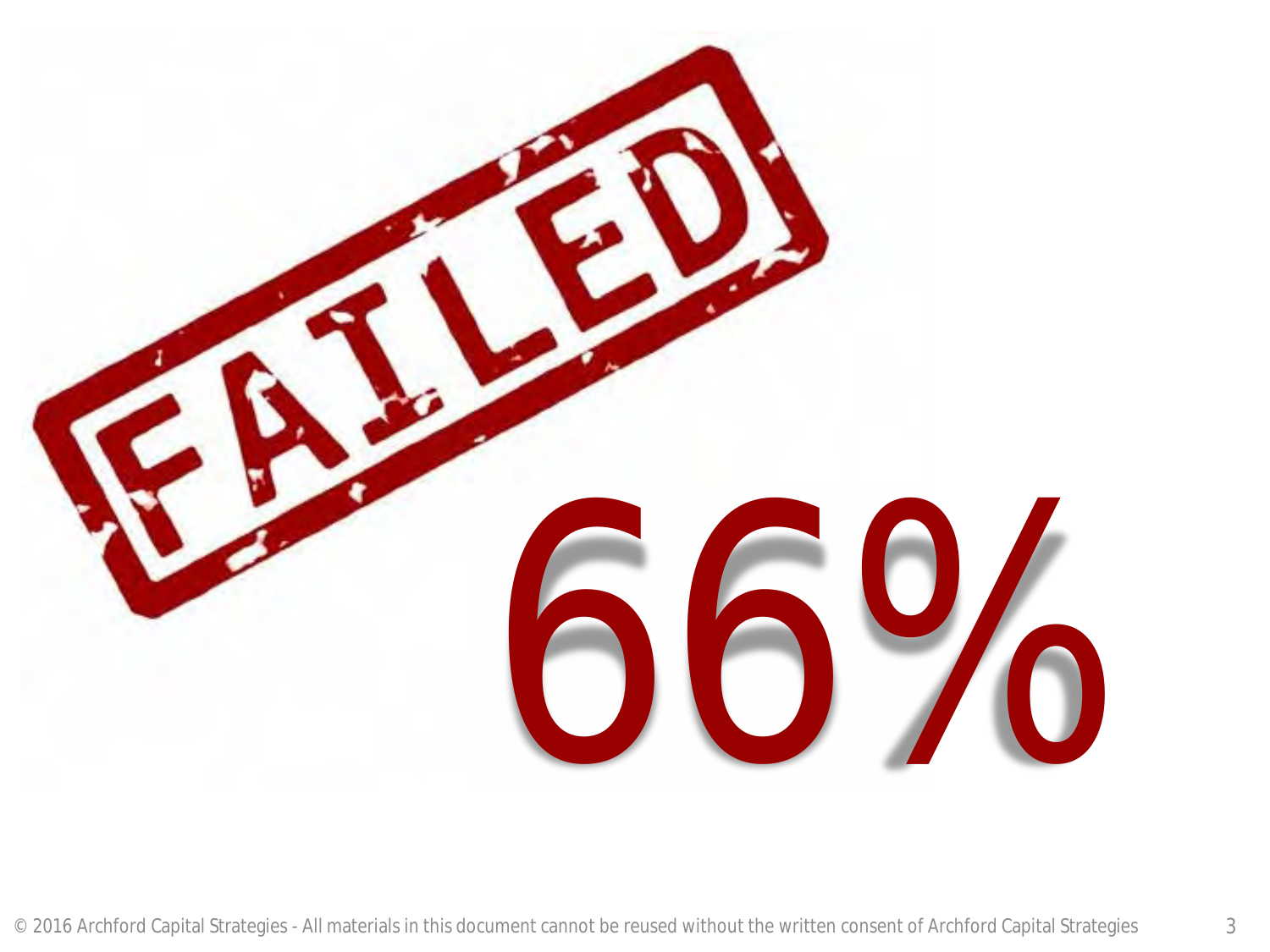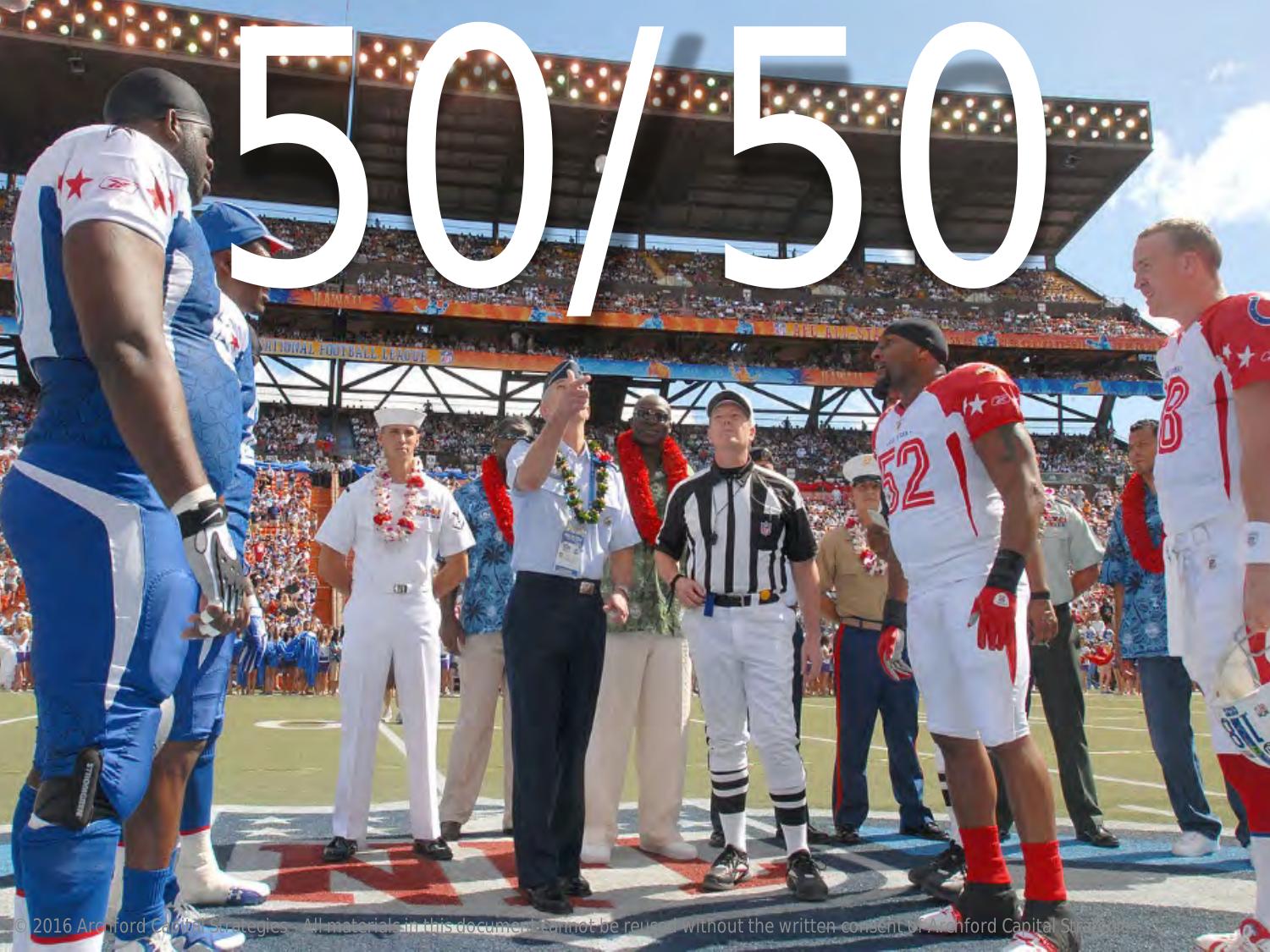

© 2016 Archford Capital Strategies - All materials in this document cannot be reused without the written consent of Archford Capital Strategies 5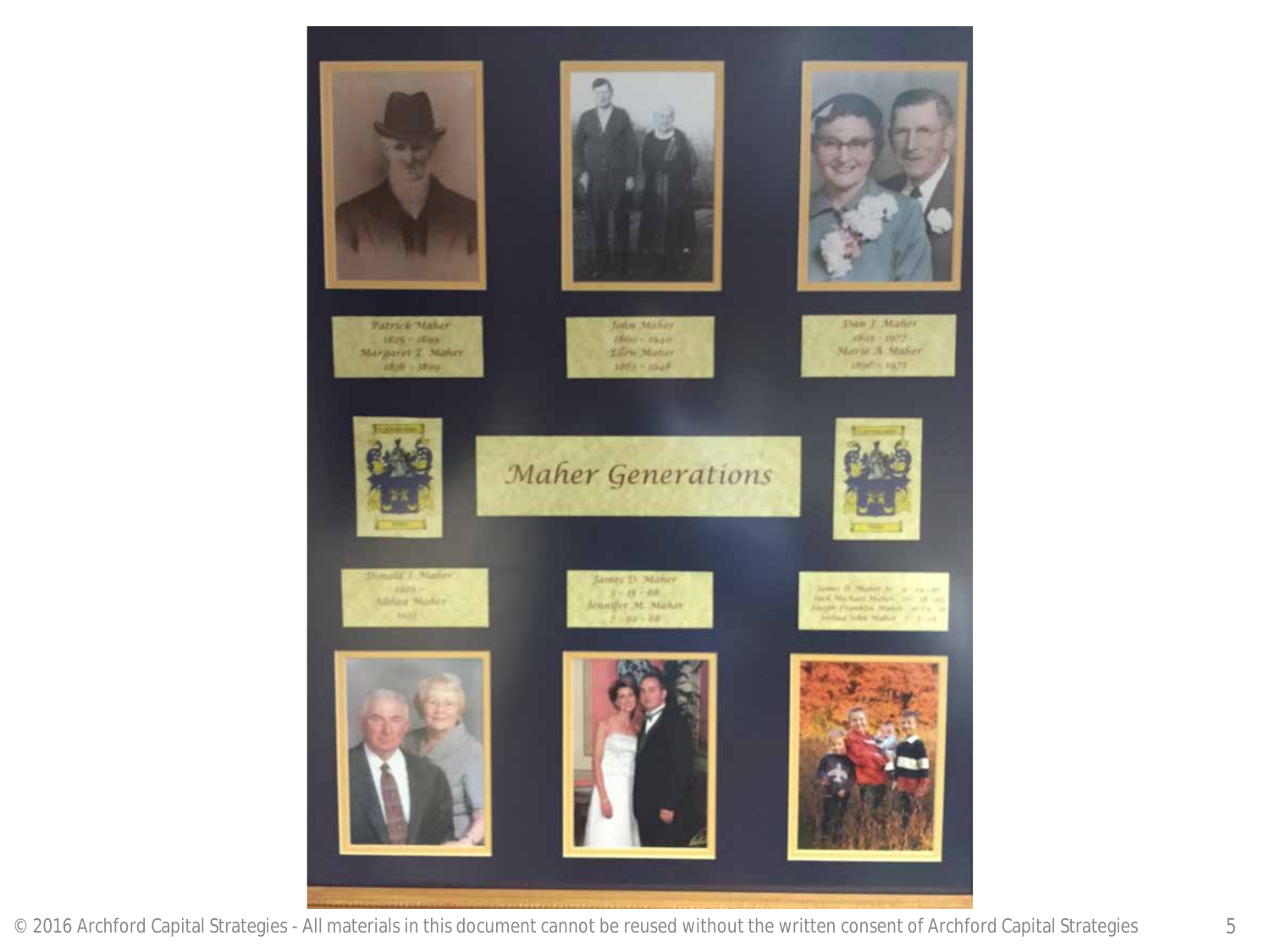

Divorce Distress Disagreement Disability/Disease Death

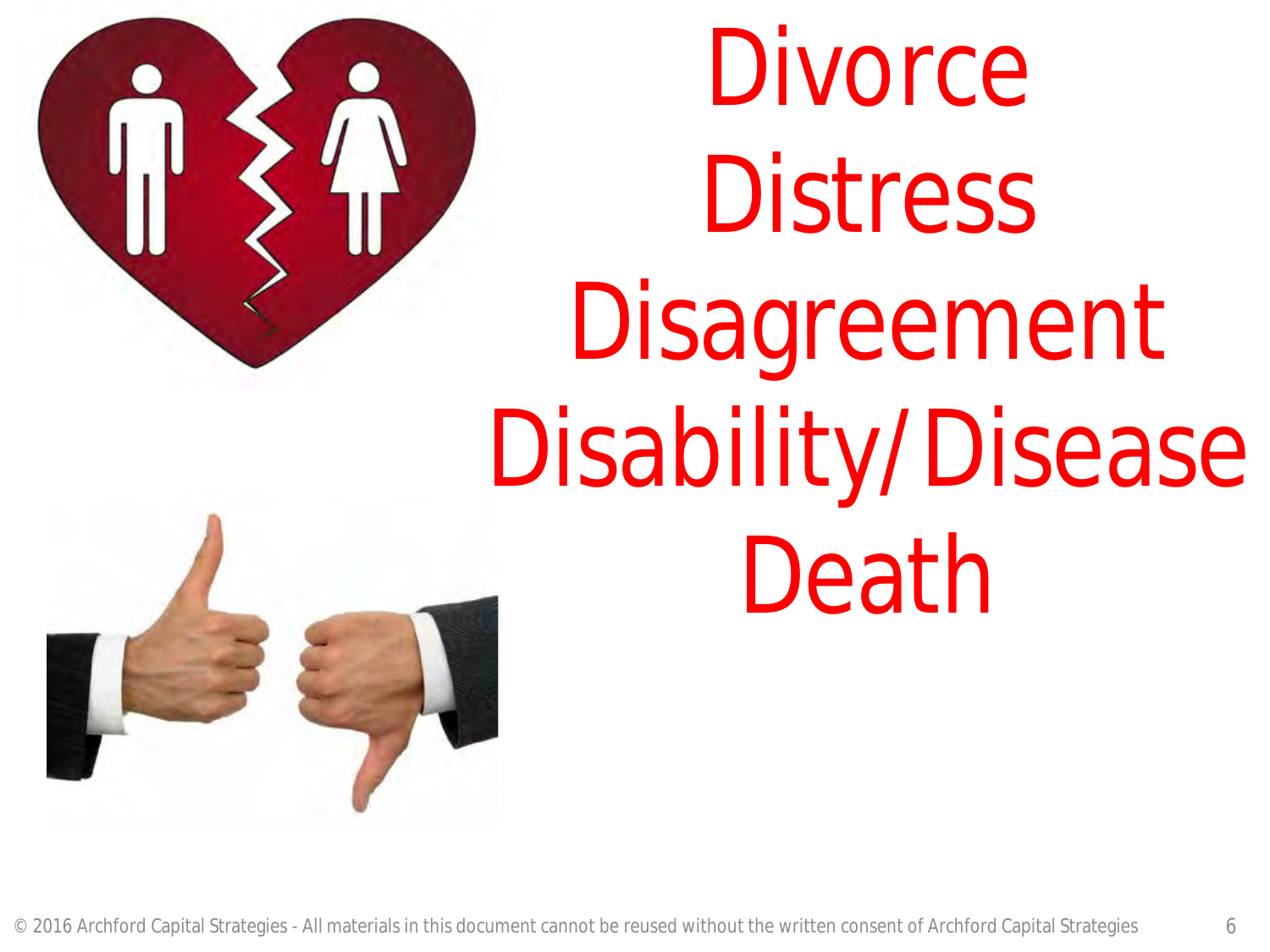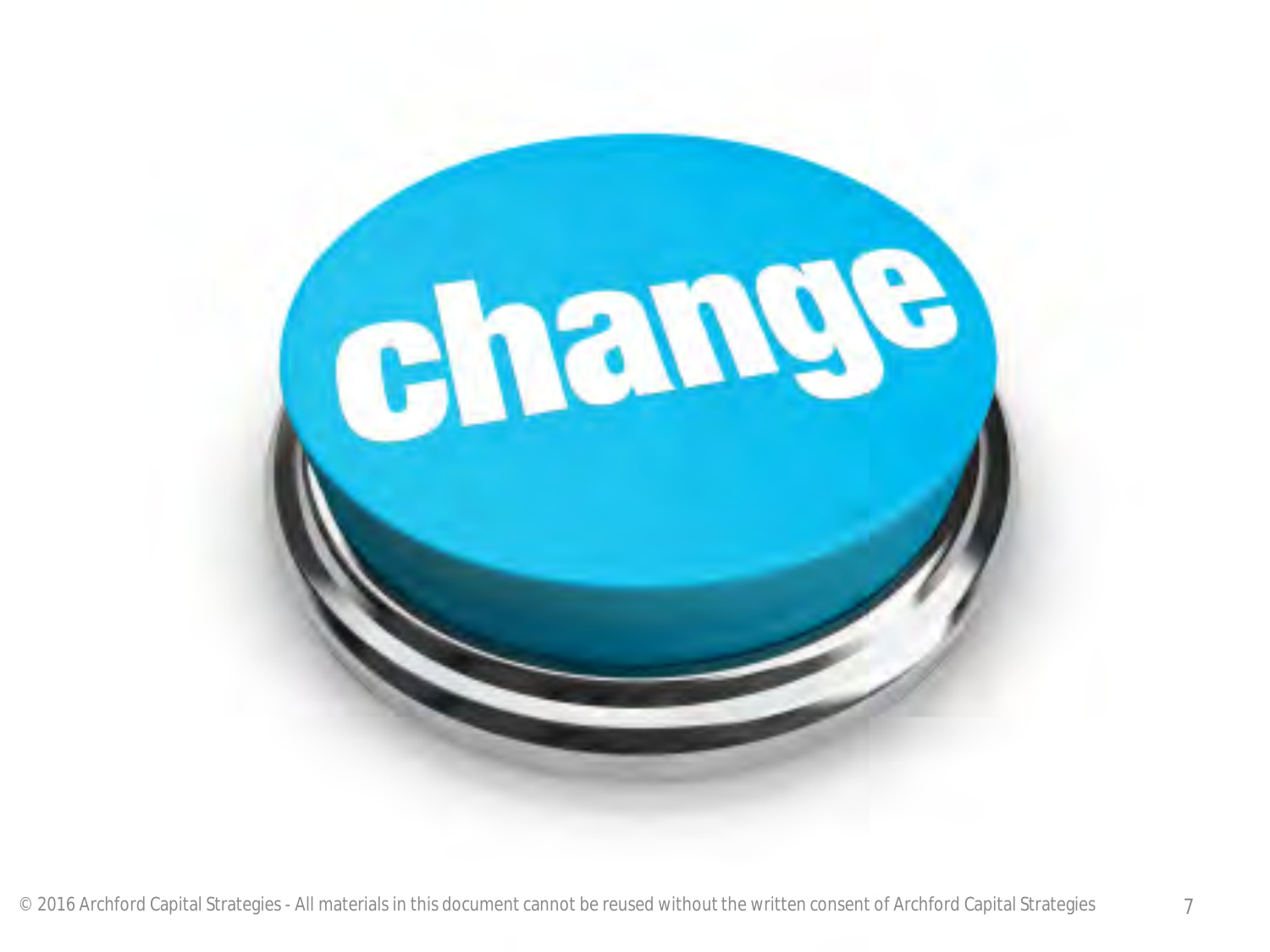### So WHERE Do We START?



© 2016 Archford Capital Strategies - All materials in this document cannot be reused without the written consent of Archford Capital Strategies 8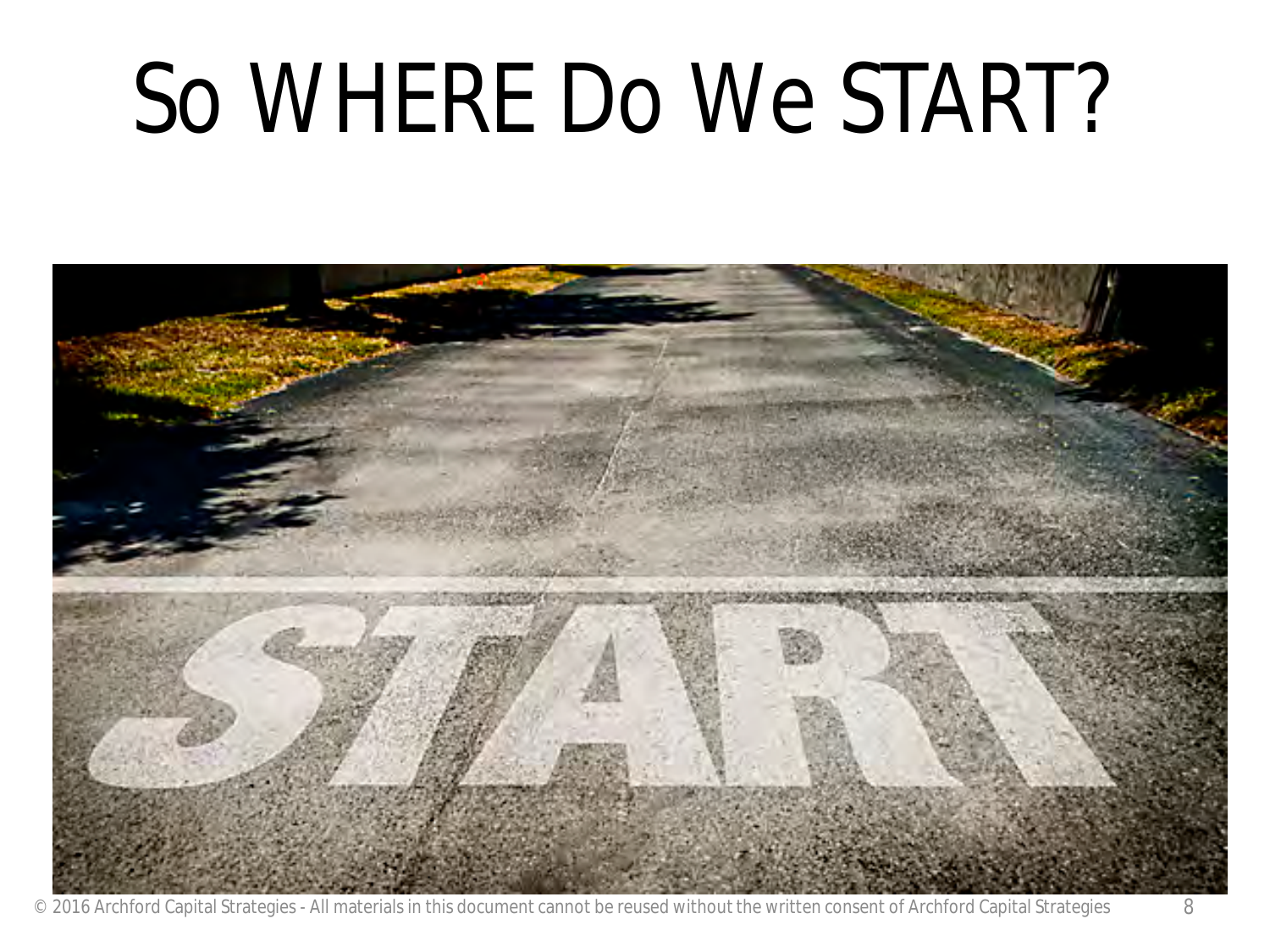### Current Ownership Readiness Statistics:

70% of Owners are Minimally or **NOT AT ALL PREPARED**<br>to sell or transfer\*

\*AM&AA Study of M&A Professionals \*\*EPI \*\*\*PriceWaterhouseCoopers

#### $\overline{O}$ NLY 14% of

Owners Who Have Plans to Exit Have Done ANYTHING to prepare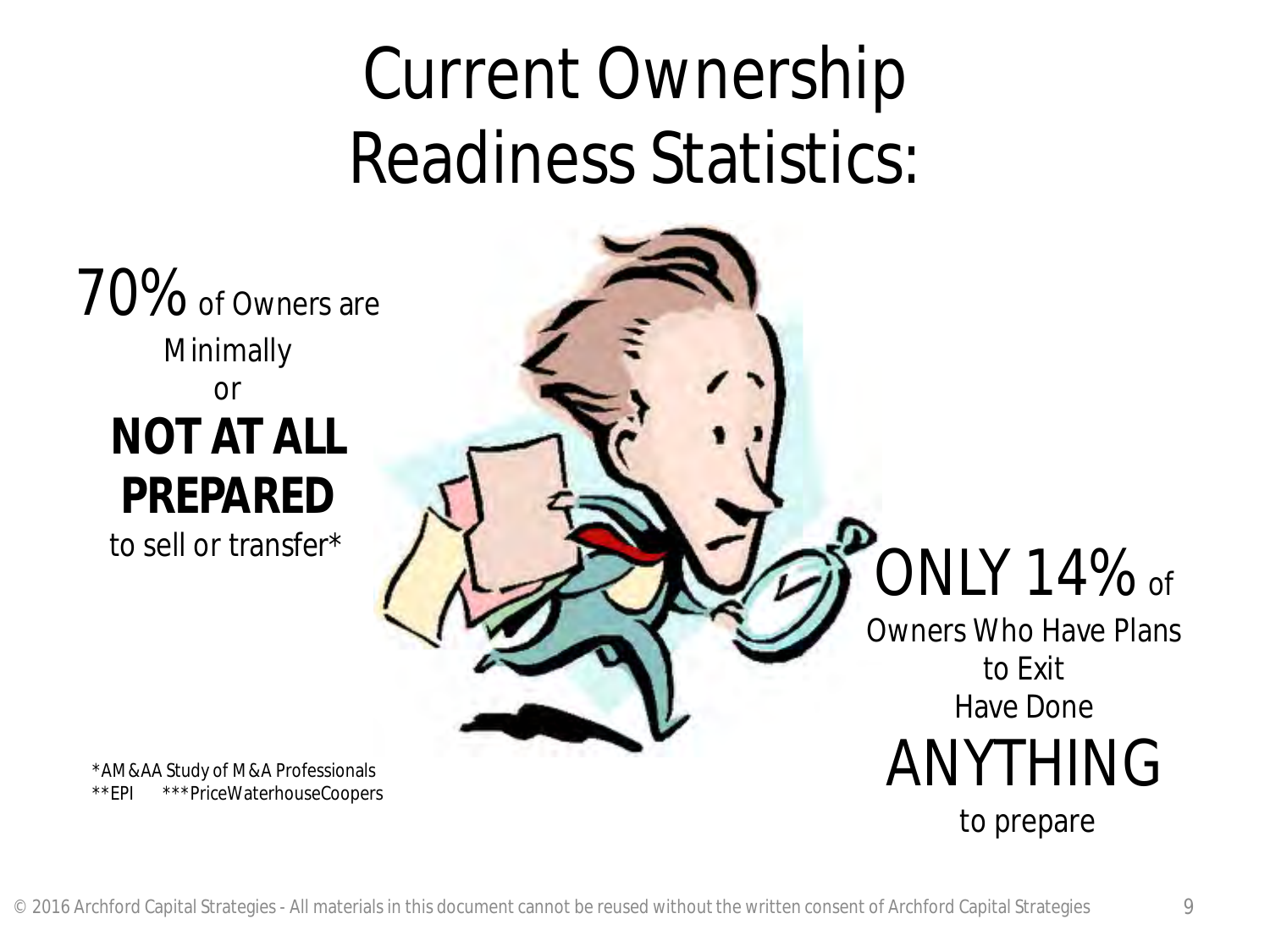### **Cost of Not Planning:**

- **Undervalue** your company
- Pay too much in **taxes** (gains, income, or estate)
- **Employee anxiety** and uncertainty
- Levels of **stress** equivalent to divorce or bankruptcy
- Leave **headaches for family** members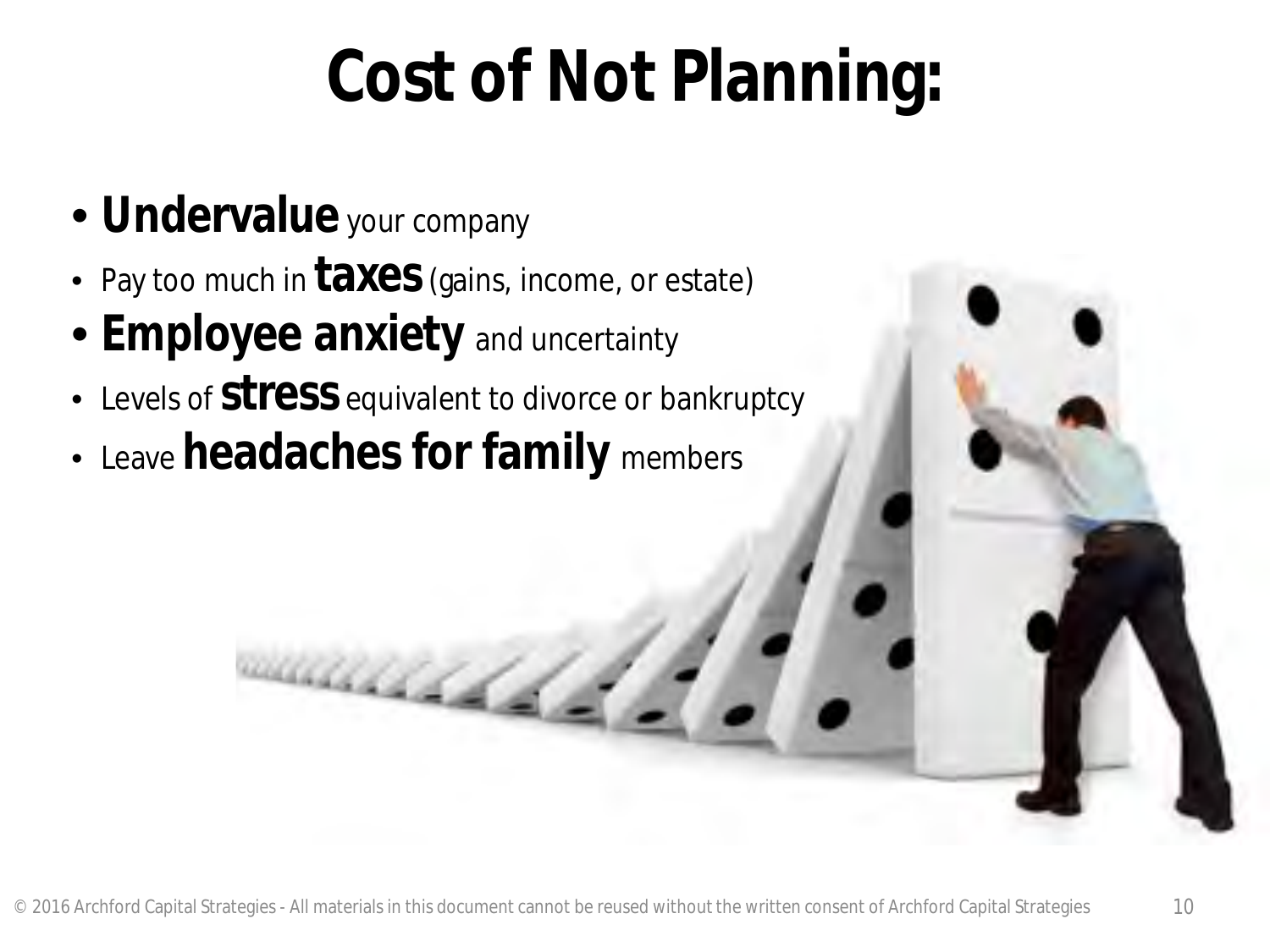### Planning Methodology

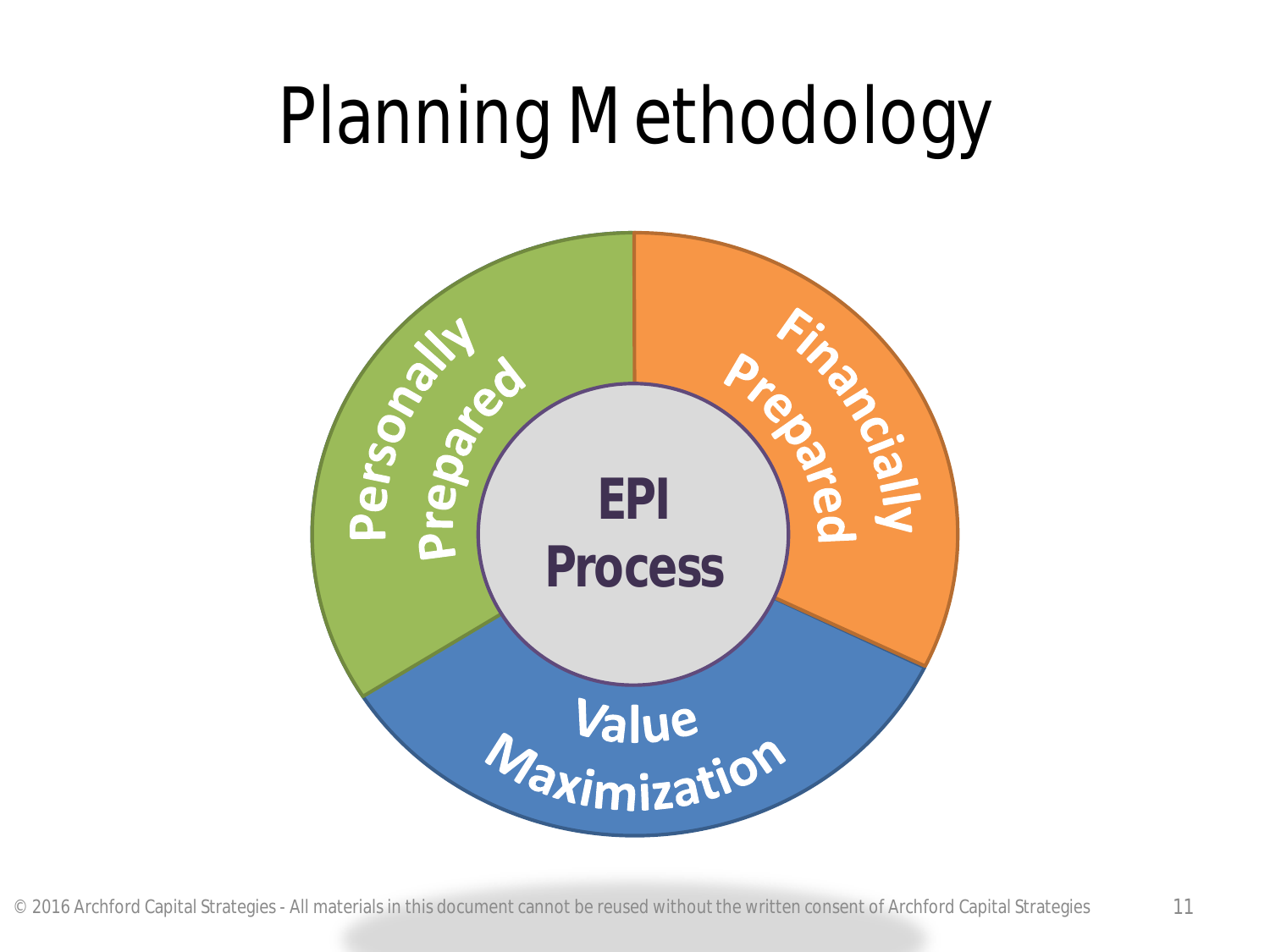### Work ON Your Business Not AT It

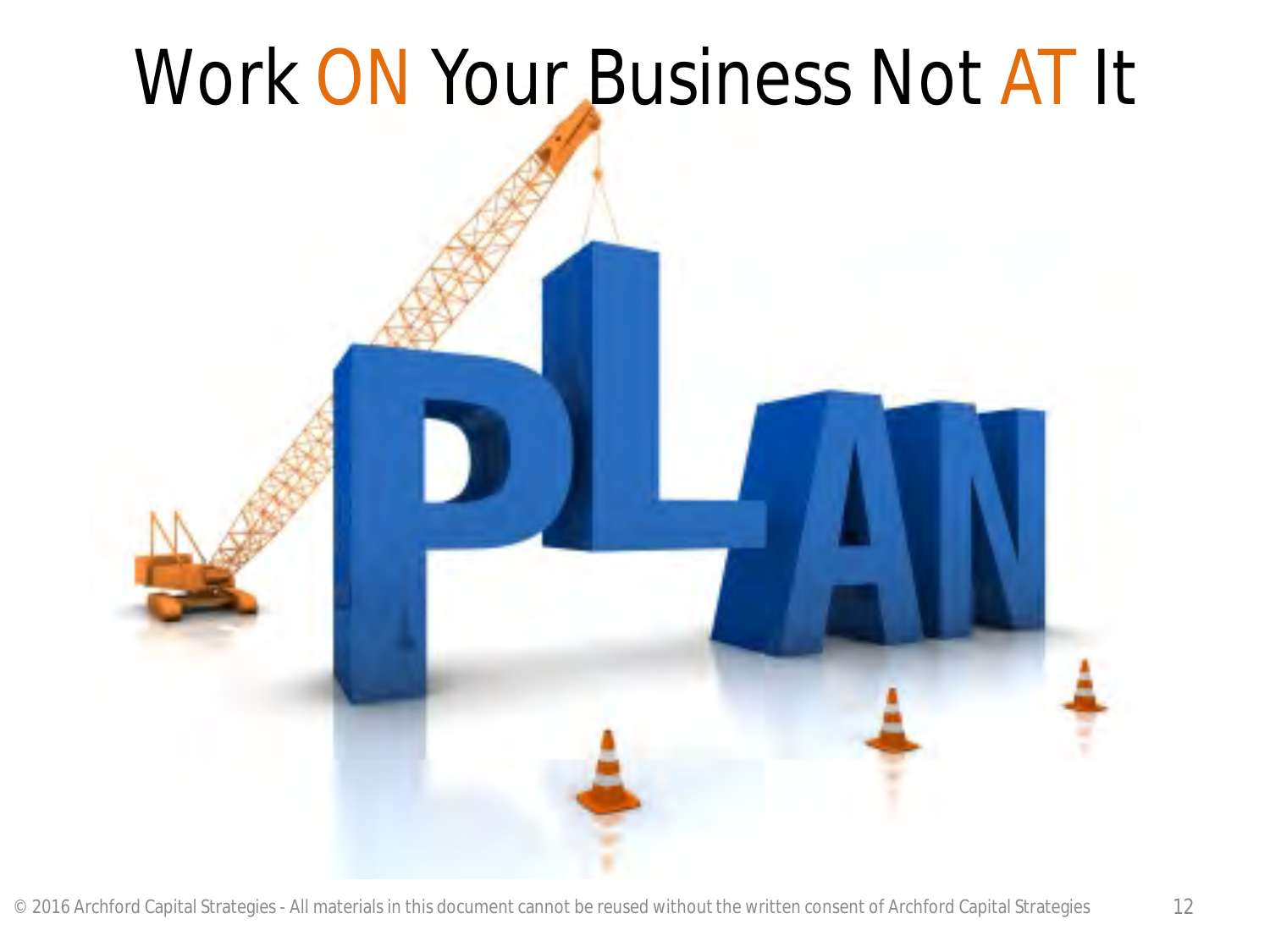### Building



### Enterprise Value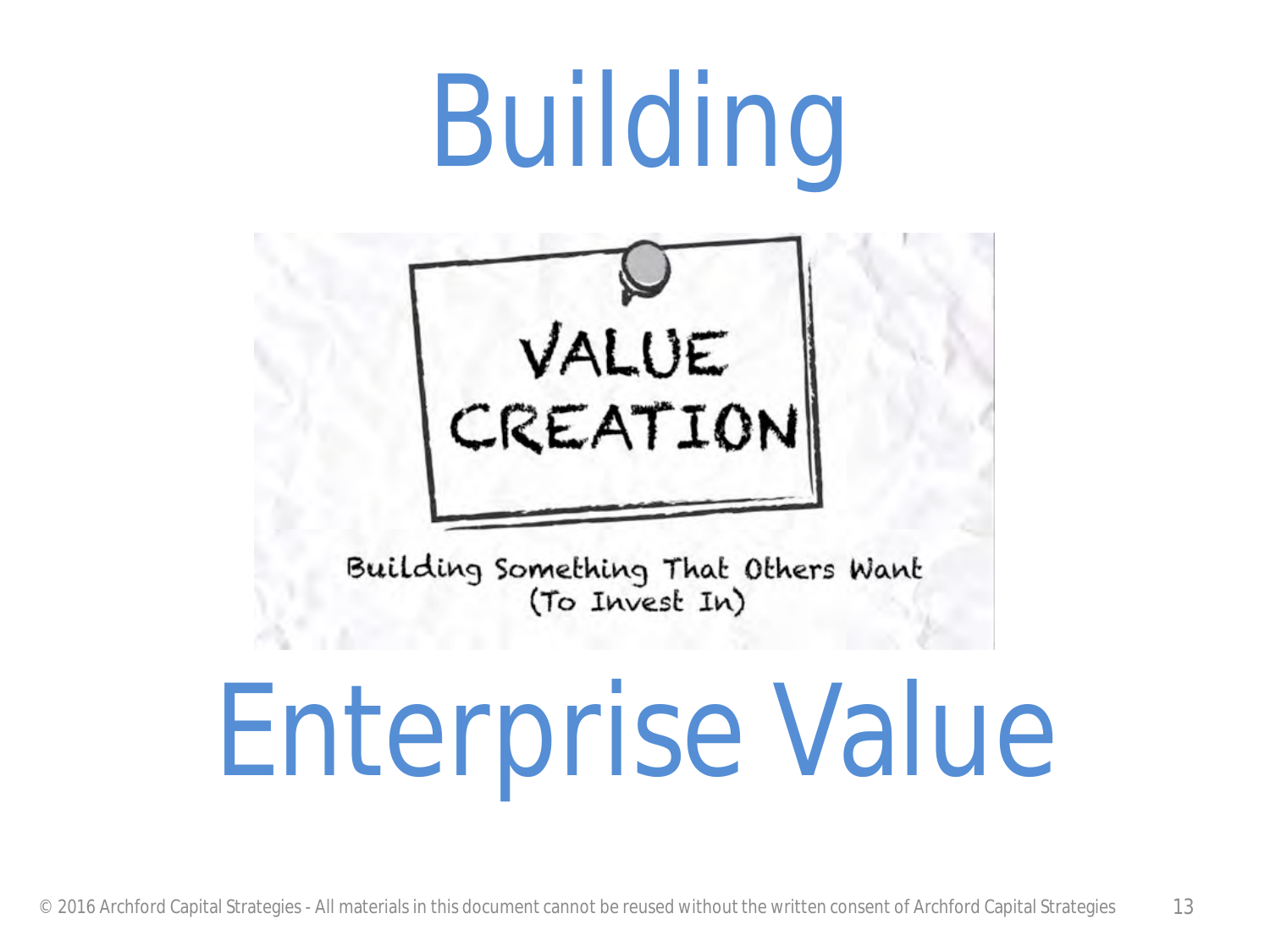### JUDGEMENT

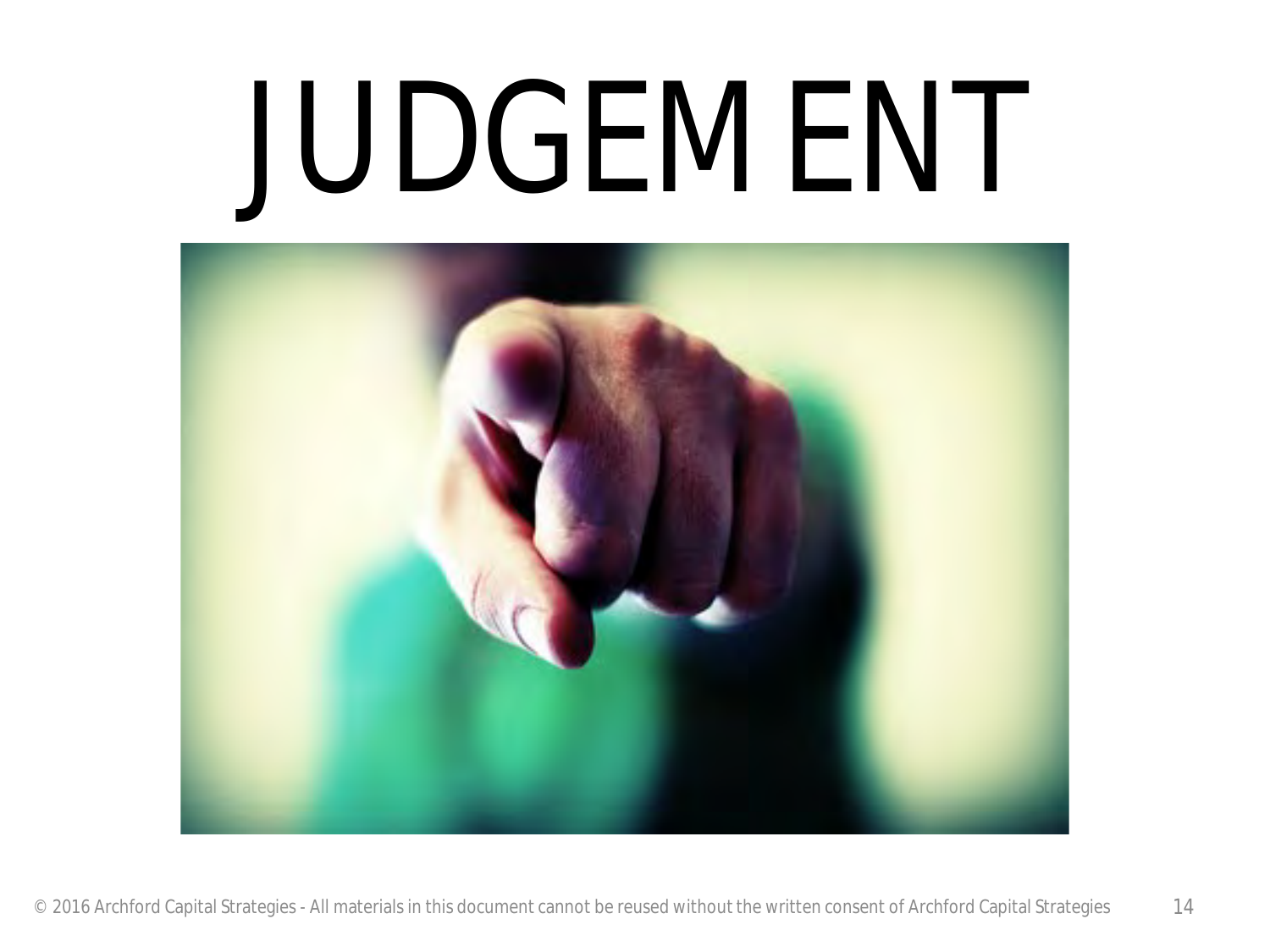### **A fundamental analysis of value from a buyers perspective**

- Attitude of Owner
- Family/Partner Consensus
- Barriers to Entry
- Historical Performance
- Products/Services
- Management Team
- Marketing Literature
- Customer Base
- Product/Service Quality
- Employees
- Market Position
- Corporate Structure
- Lawsuits
- Taxes
- Environmental
- OSHA
- Intellectual Property
- Track Record
- Operating Margins
- Shareholder's Equity

 $\degree$  2016 Archford Capital Strategies - All materials in this document cannot be reused without the w • Fixed Asset **Economy**<br>written consent of Archiord Capital Strategies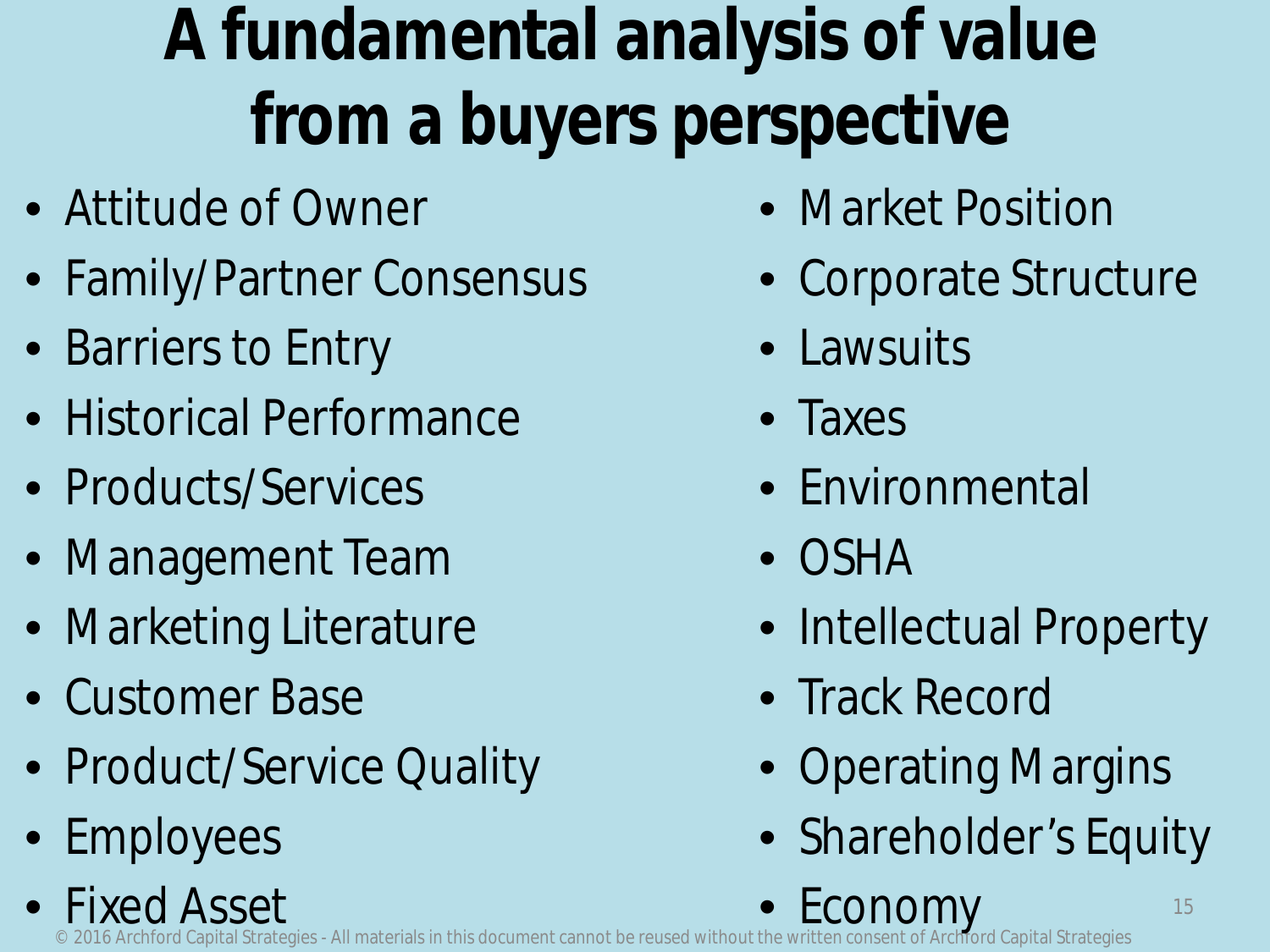### **People**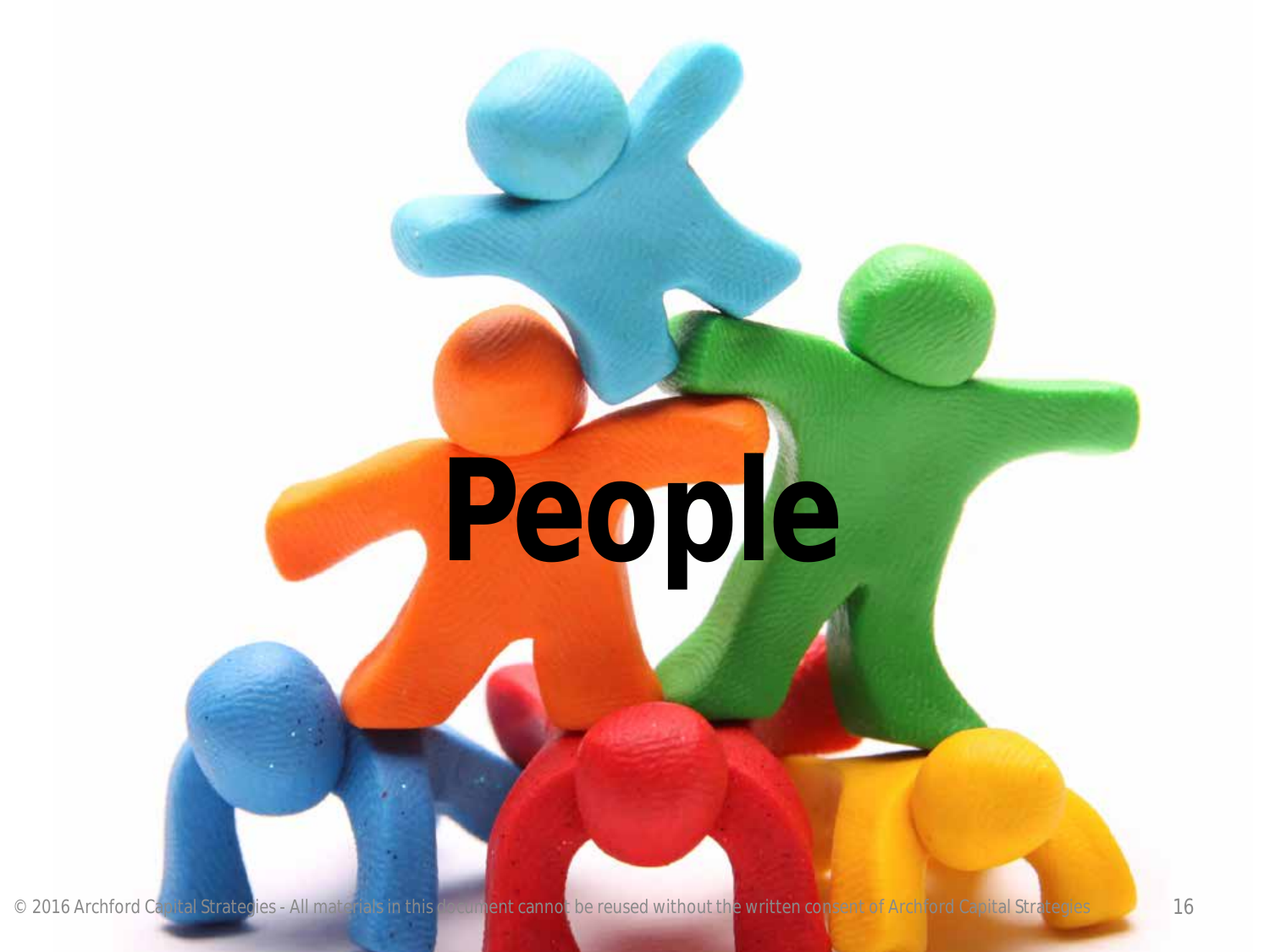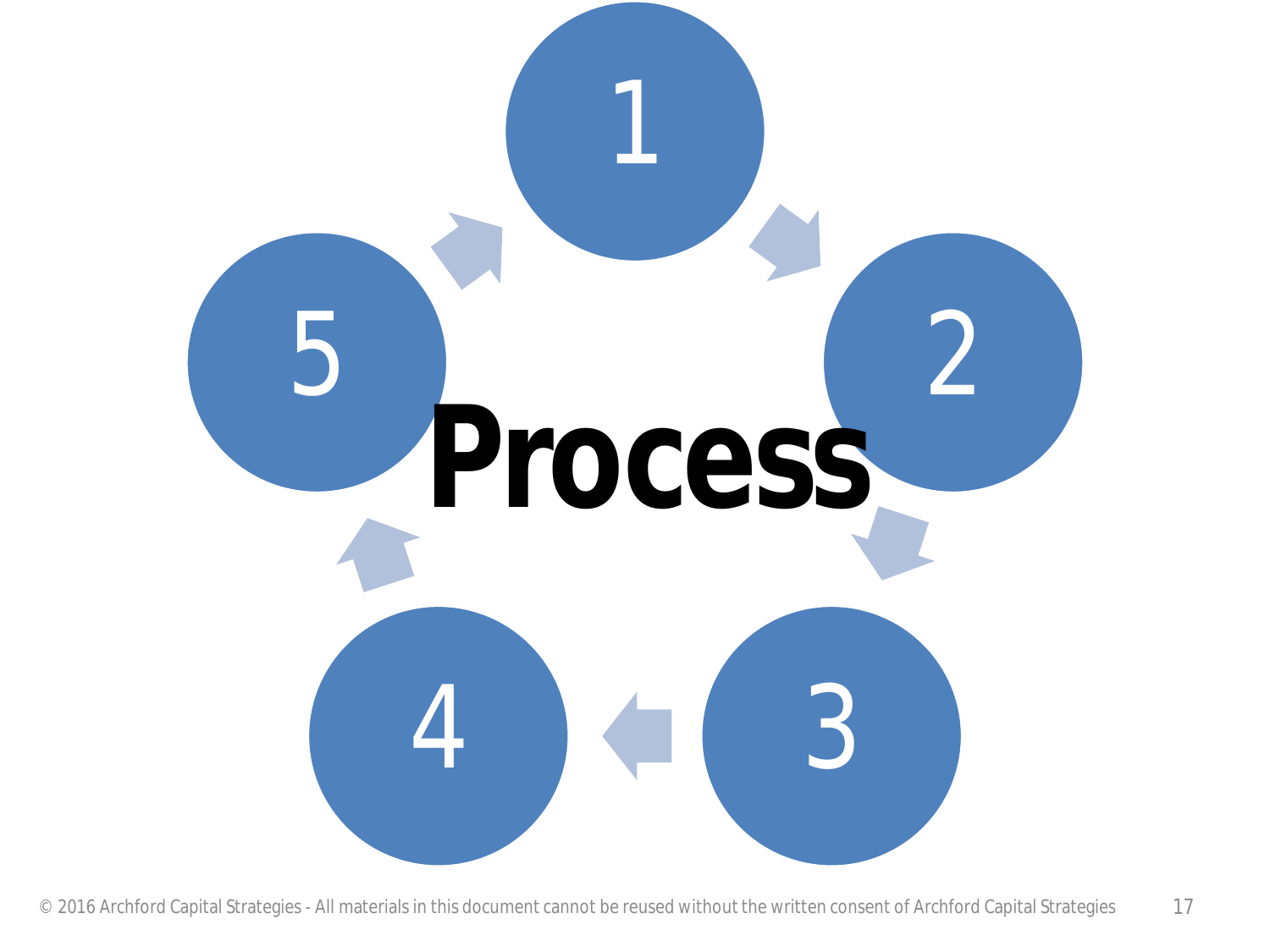

### **KEEP** CALM **AND MAKE CUSTOMERS** HAPPY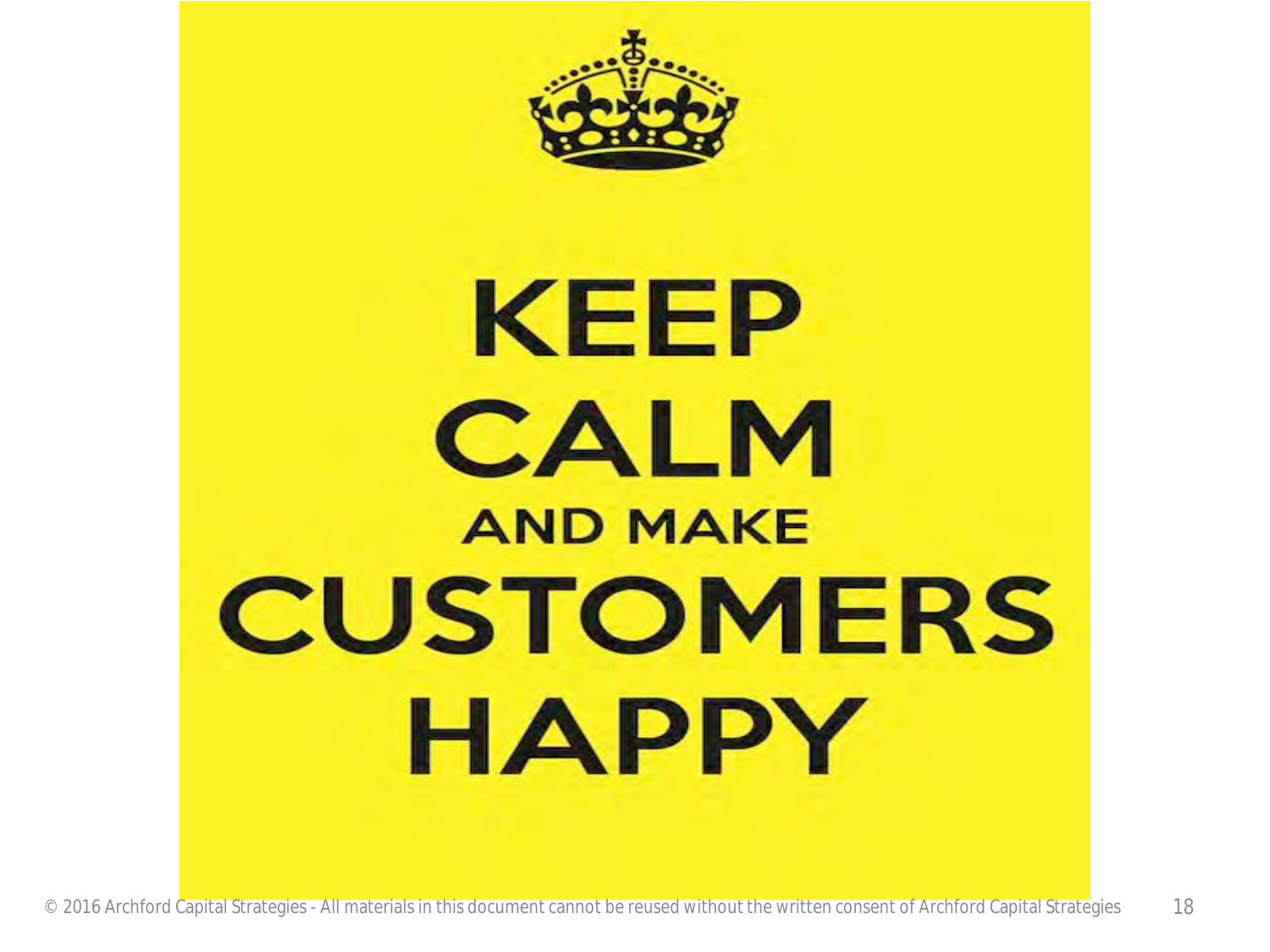### **Culture**

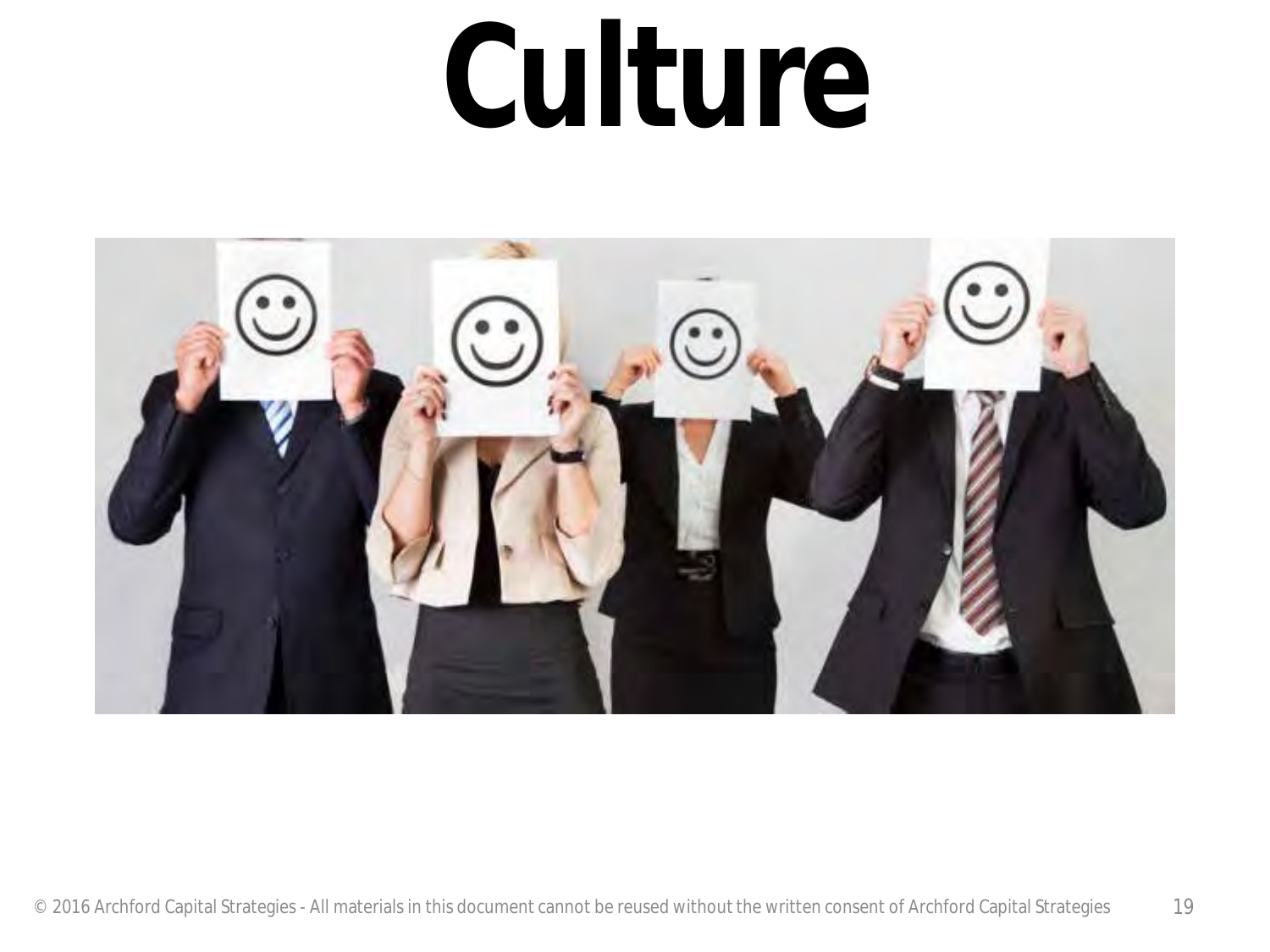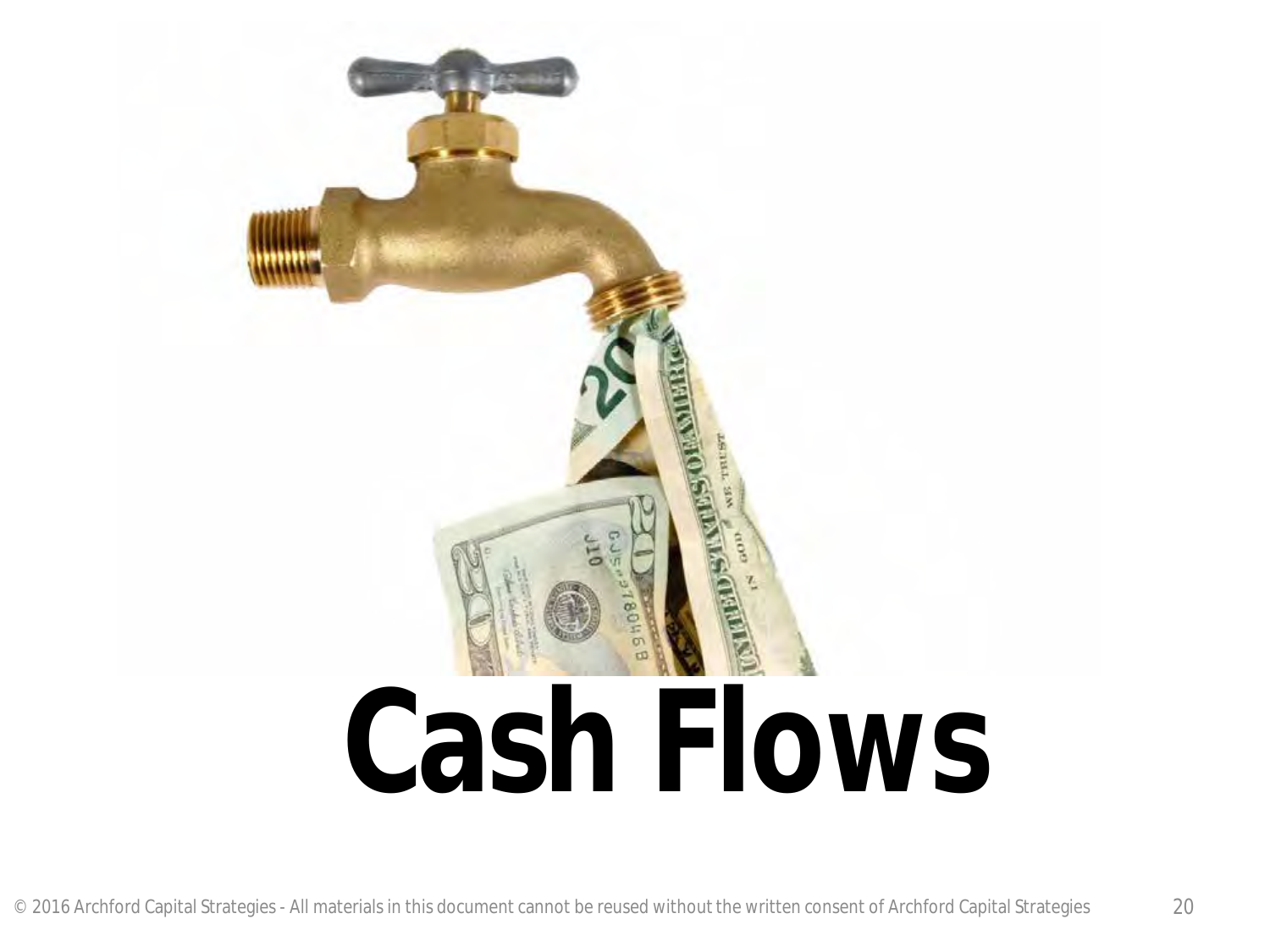### **People Process Customers Culture Cash Flows**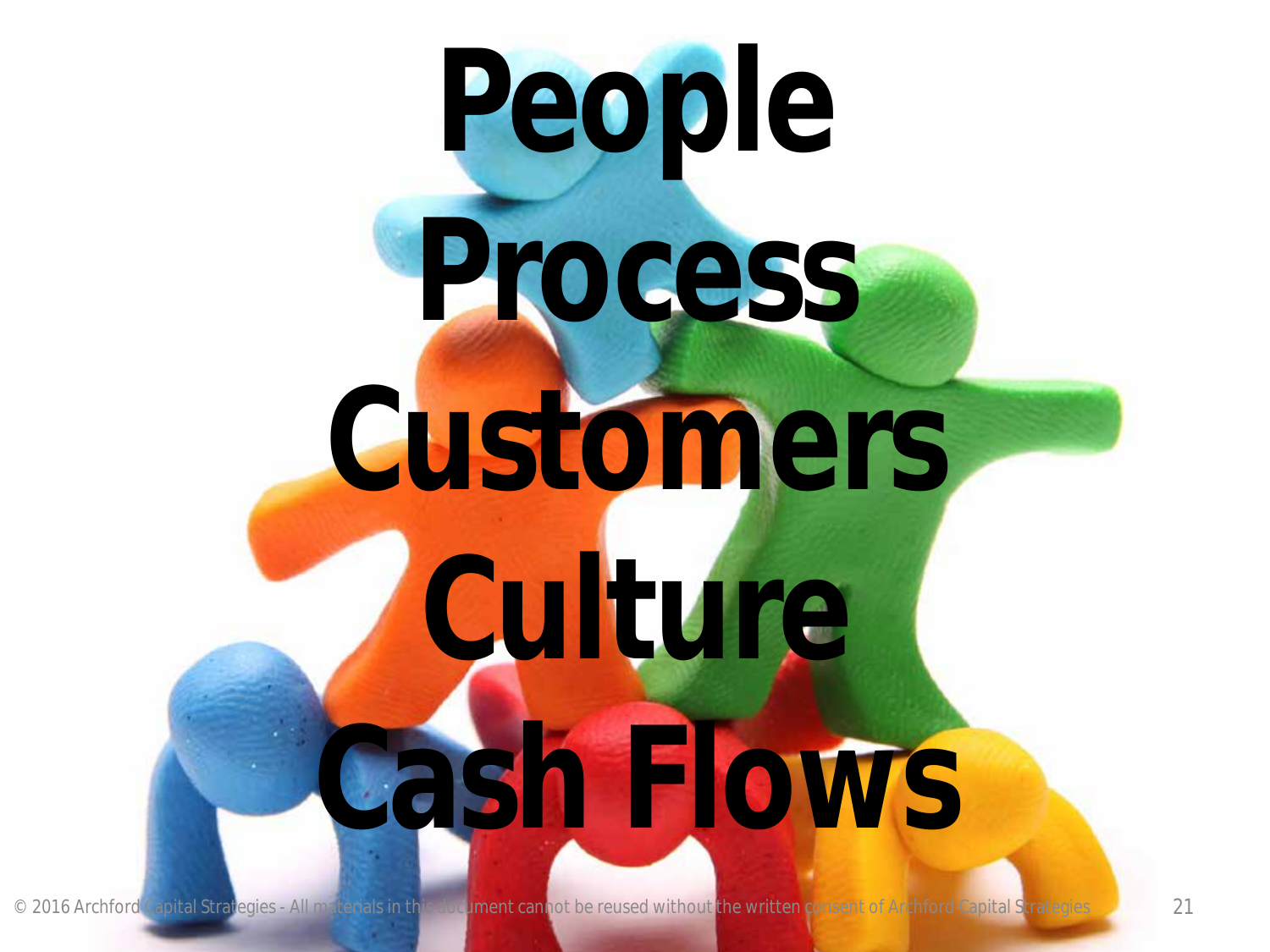### What is the Business BluePrint?

Executive level document that provides an overview of your company and its key elements.

It's a marriage between a traditional Business Plan & an Investment Banking Due Diligence Process.

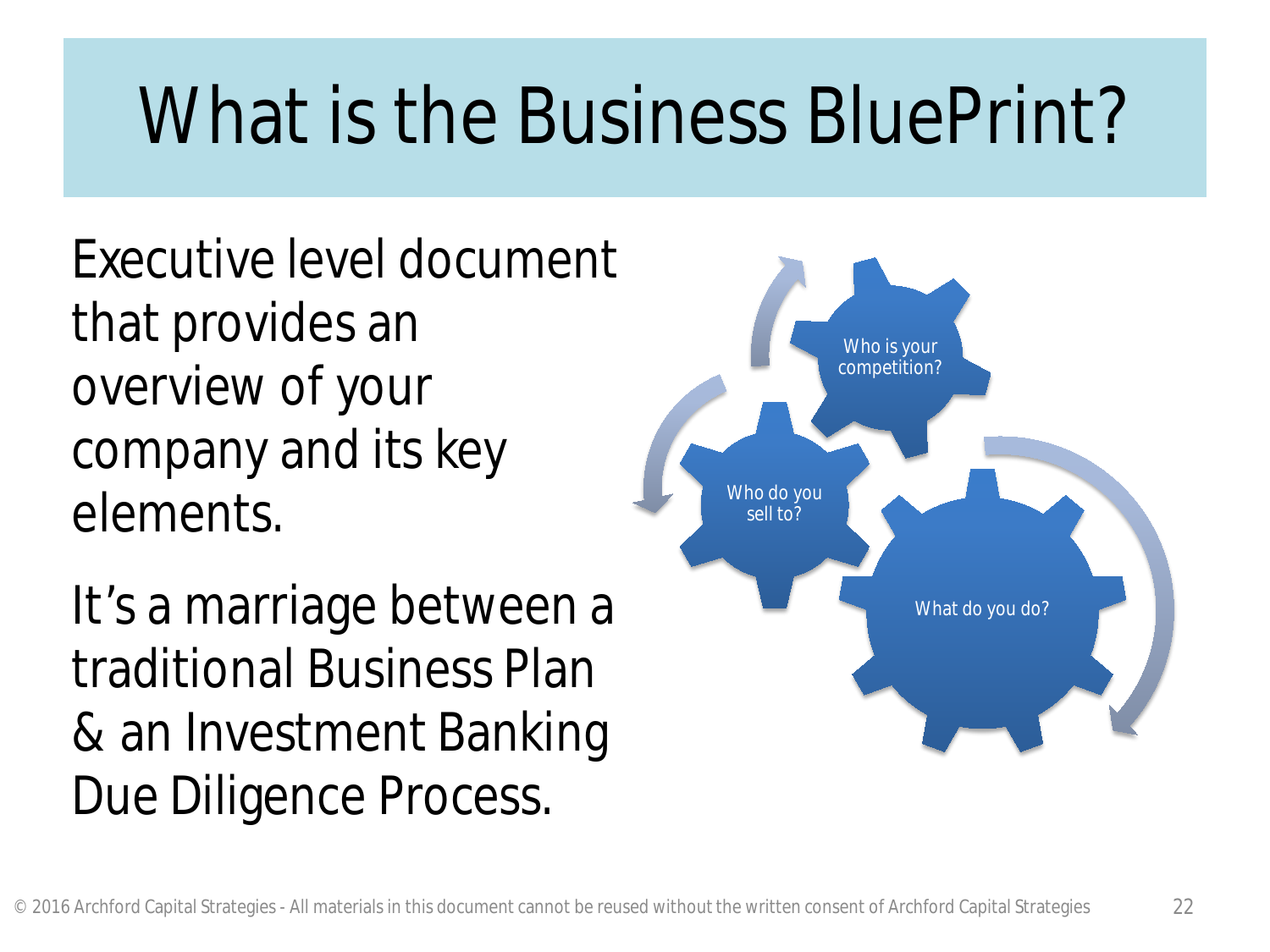### Business BluePrint Table of Contents

- 1. Executive Summary
- 2. Ownership Distribution
- 3. Business Description
- 4. Sales by Region
- 5. Highlights of 20XX
- 6. Three Year Vendor Ranking
- 7. Three Year Customer Ranking
- 8. Key People
- 9. 20XX Plan by Month
- 10.Five Year Financials & Plan
- 11. Current Year Financials
- 12. Audit Report 20XX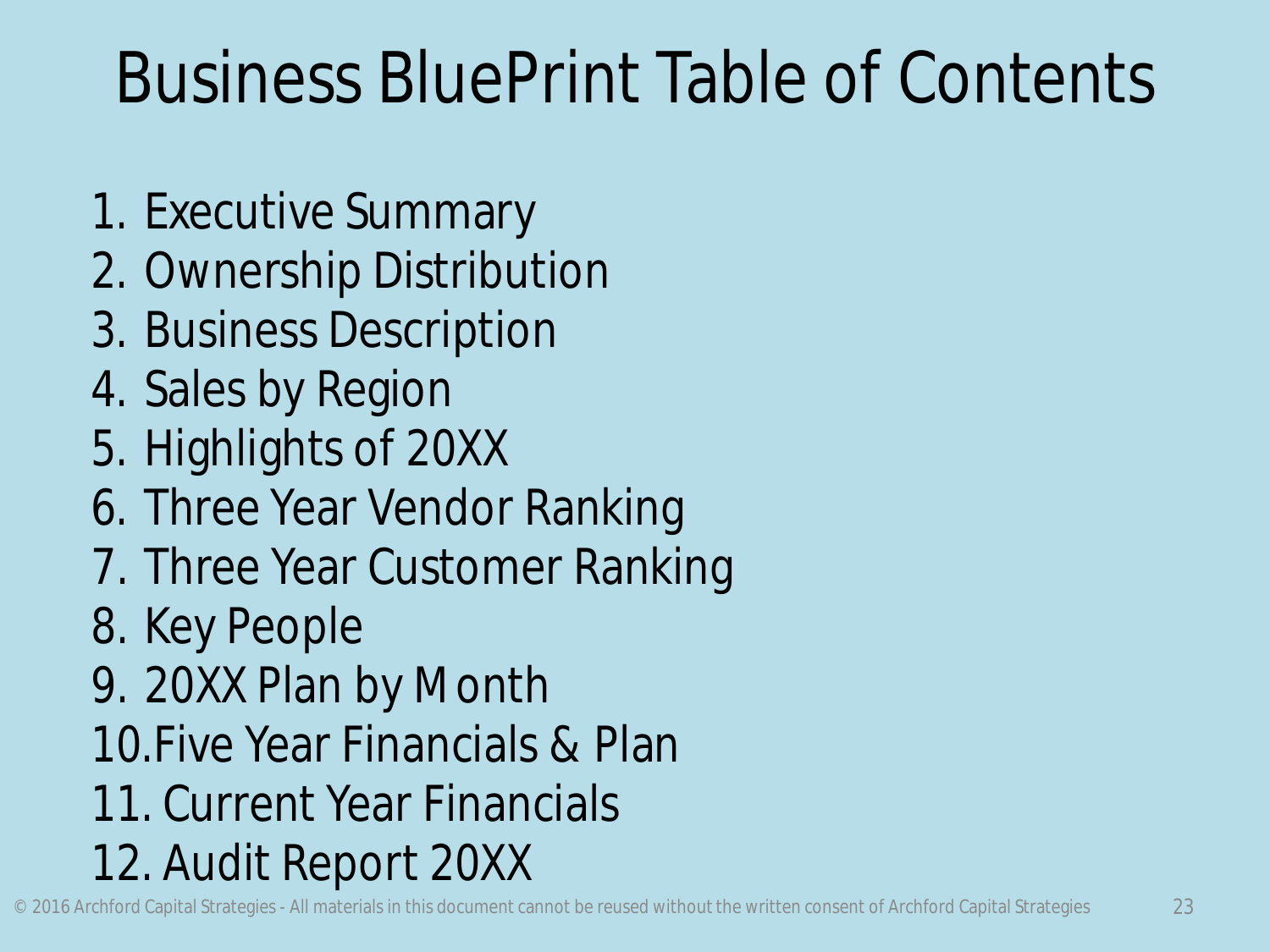### Business BluePrint: Shares Information

- Ø Business Description: **Markets** 
	- Market share
	- Competition
	- **Organization**
	- Interesting attributes of the business and market
- Ø Sales Concentrations
- Ø Highlights of last year and future expectations
- Ø Key People
- Ø Financials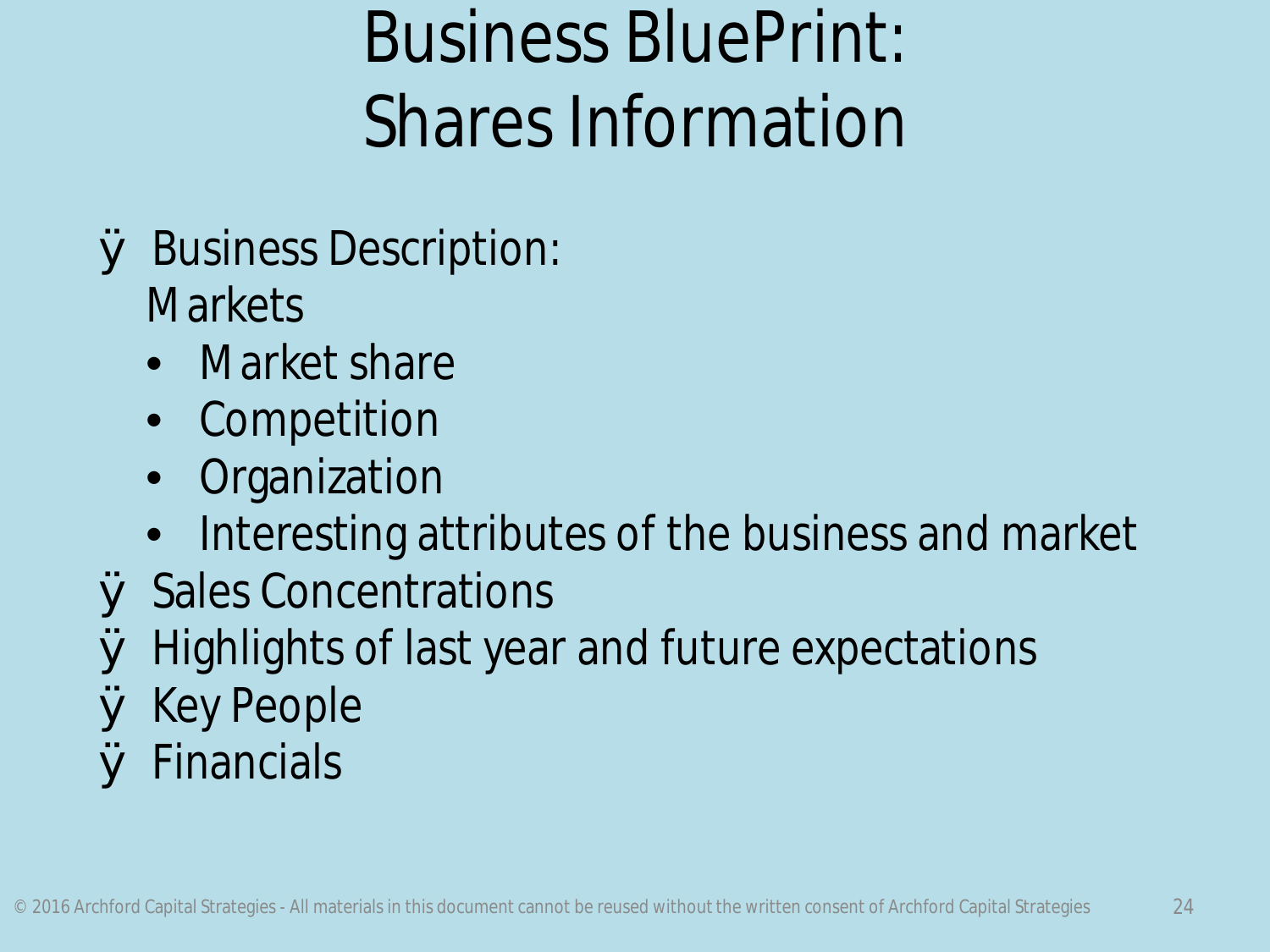### How to use the Business BluePrint?

| Executive<br>Management                    | • Confirms management understanding<br>• Transition or Onboarding<br>• Annual Planning<br>• Accountability to keep updated |
|--------------------------------------------|----------------------------------------------------------------------------------------------------------------------------|
| <b>Financing</b>                           | • Lenders understand your business<br>• Streamlines the financing process                                                  |
| <b>Counter-Party</b><br><b>/Regulatory</b> | • Investors / Due Diligence<br>• Regulators                                                                                |
| <b>Buyer</b>                               | • Highlights the company value<br>Quickly provide a comprehensive business<br>package                                      |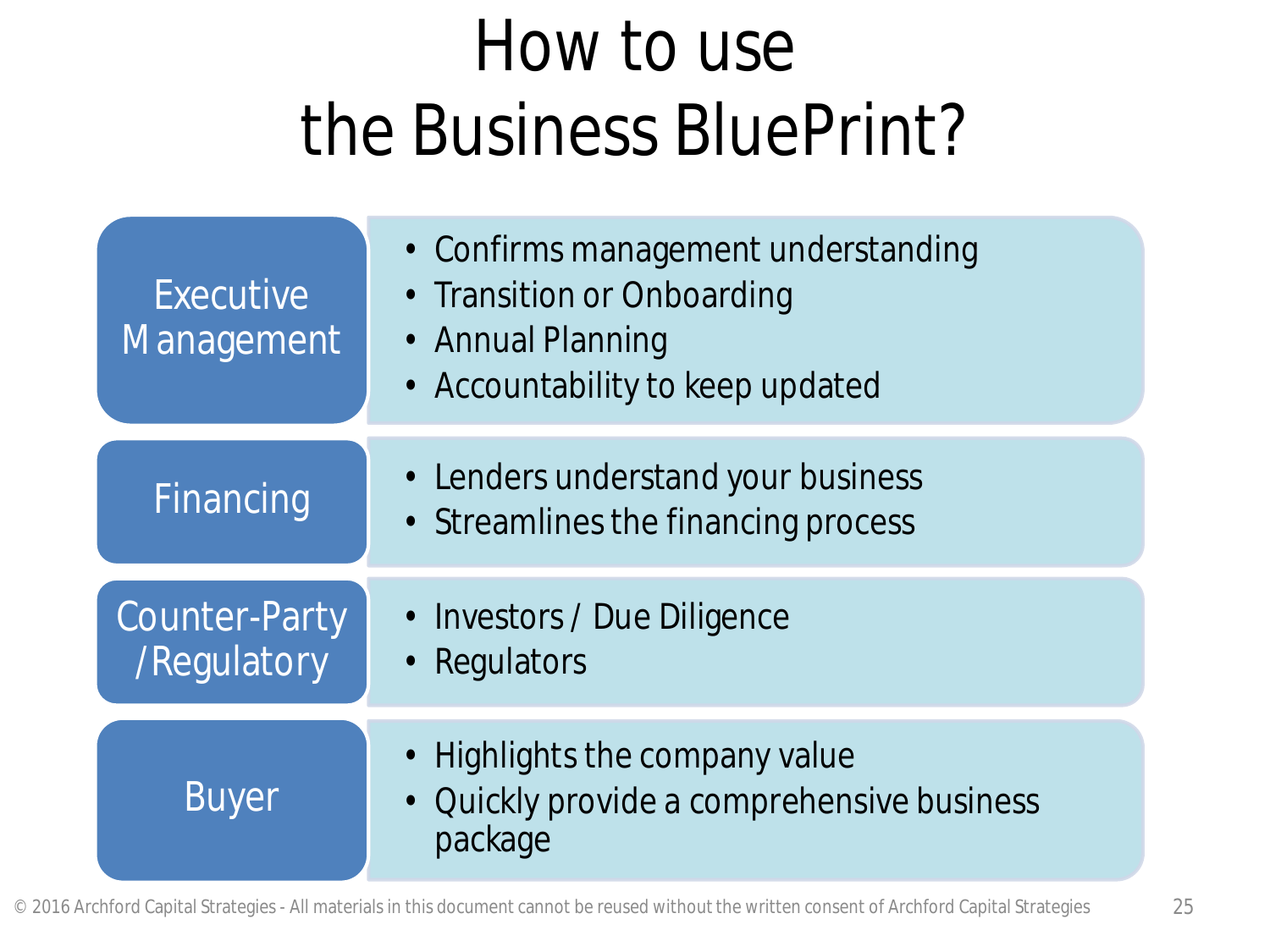### Increasing Enterprise VALUE





© 2016 Archford Capital Strategies - All materials in this document cannot be reused without the 26 2010 Archibid Capital Strategies - Airmaterials in this document cannot be redsed with<br>26 written consent of Archford Capital Strategies. FOR DISCUSSION PURPOSES ONLY.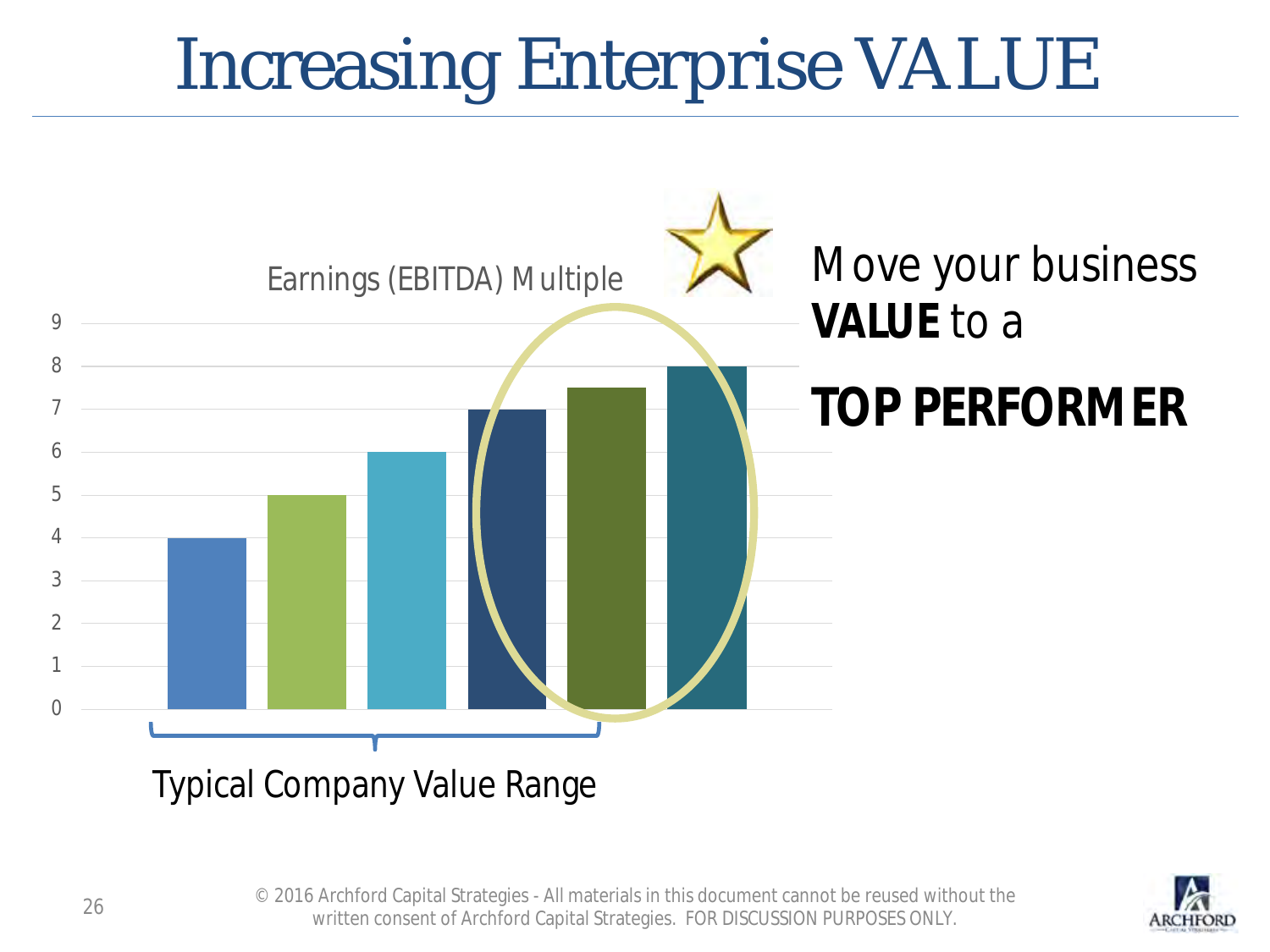#### Value Maximization Process





© 2016 Archford Capital Strategies - All materials in this document cannot be reused without the zo to Archibita Capital Strategies - Airmaterials in this document cannot be redsed with<br>. 27 written consent of Archford Capital Strategies. FOR DISCUSSION PURPOSES ONLY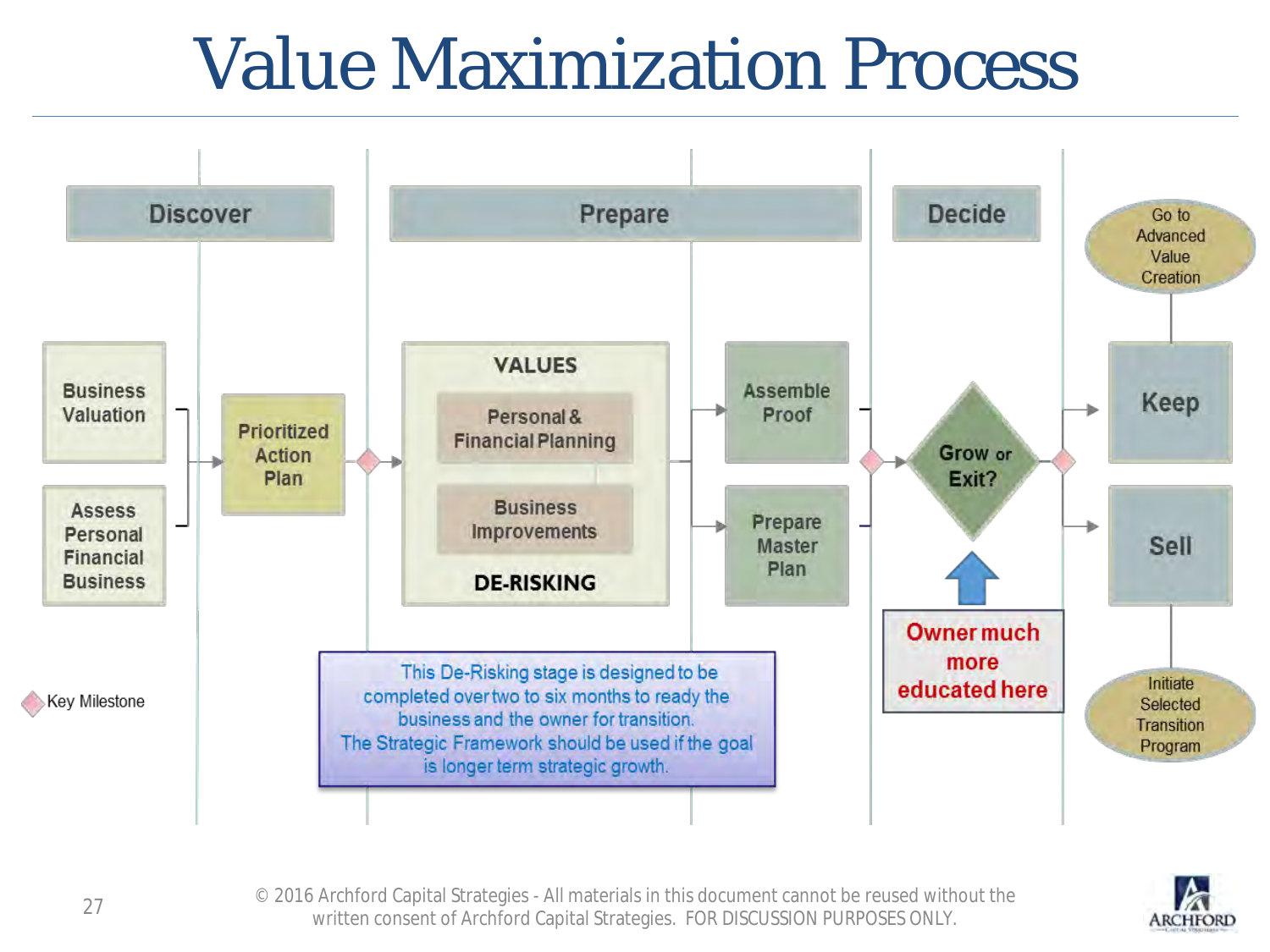#### Sale-Leaseback of Real Estate

#### **What is it?**

Mechanism to generate capital tied-up in real estate without disturbing operating or financial control over those assets.

#### **How does it work?**

Ø Sell land and building to a financial buyer at a highly competitive price

Ø Simultaneously lease back under triple-net lease Ø Lessee: retains full maintenance responsibility Ø Lessor: acts as a passive investor

Ø Initial lease terms can be as long as 15-20 years